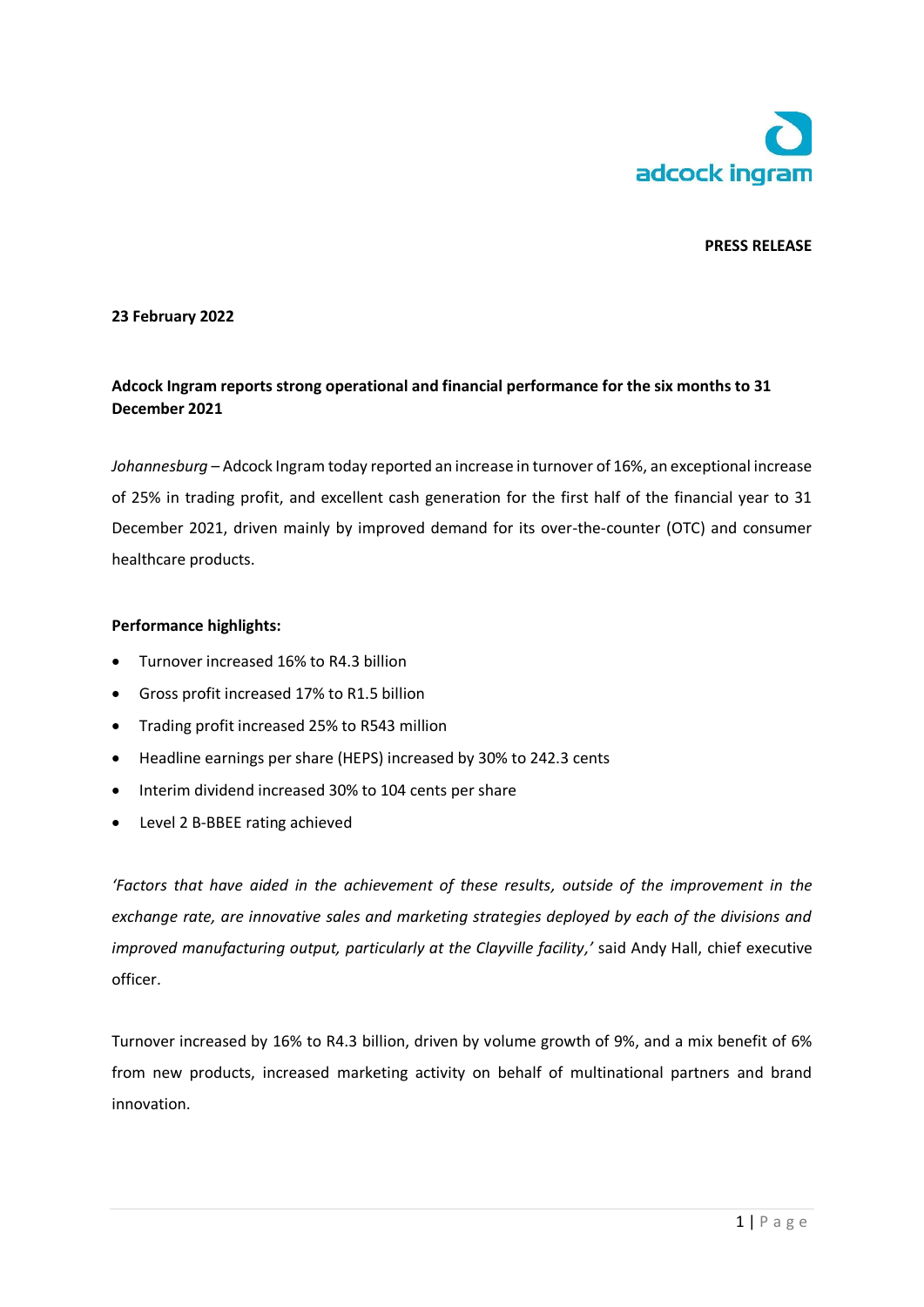Gross margin for the period improved from 34.5% to 35.0% due to the strengthening of the Rand, a more favourable product sales mix and a better factory performance at Clayville as a result of the increased demand for OTC products. Operating expenditure increased by 13%, due to the higher selling and distribution expenses as a consequence of the higher turnover, as well as investment in new launches and marketing of our core brands. This resulted in a 25% increase in trading profit to R543 million.

The commercial divisions all delivered a very satisfactory performance.

Epi-max was moved from the Prescription segment to the Consumer segment on 1 January 2021. On a like-for-like basis, adjusting for Epi-max, Consumer turnover and trading profit improved by 14% and 21% respectively, and Prescription turnover and trading profit by 11% and 12% respectively.

The Consumer division's performance was very strong, showing growth across all its top brands, including Panado, the Company's number one brand, which responded well to an innovative marketing campaign, linked to the COVID-19 vaccinations. The personal care portfolio was expanded by acquiring a number of brands from Peppina in December 2021.

The OTC division recovered in amazing fashion, aided by the increased demand for cold, cough and flu products. Certain of the flagship brands, including Citro-Soda, Allergex and Corenza-C achieved double digit growth.

The Prescription division's strong performance was due to the increase in elective surgeries when COVID-19 restrictions were eased, as well as the launch of 11 new products in calendar 2021 across different therapeutic areas.

The Hospital division benefited from the on-boarding of the Roche renal portfolio in February 2021, the addition of rapid diagnostic tests kits on behalf of Abbott Diagnostics and an infant nutrition range in the public sector from Sanulac.

Headline earnings for the year increased 26% to R392 million, translating into HEPS of 242.3 cents, an improvement of 30%, including the effect of share repurchases by the Group in the previous year.

The Board has declared an interim dividend of 104 cents per share, an increase of 30% over the corresponding period, in line with the increase in earnings.